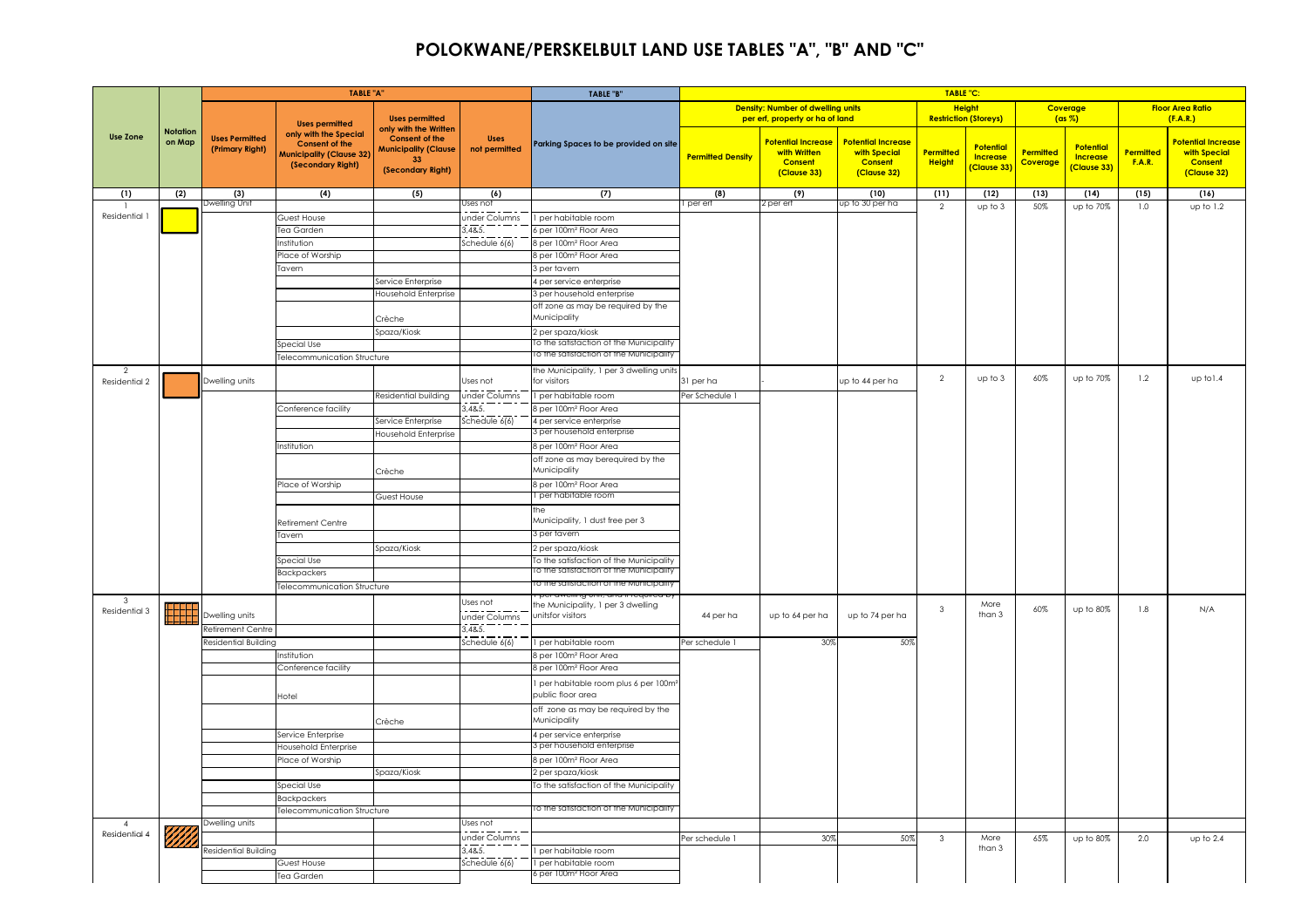|          |                           |                                          | TABLE "A"                                                                                              |                                                                                                          |                              | TABLE "B"                                                          |                          | TABLE "C:<br><b>Height</b><br><b>Density: Number of dwelling units</b><br>Coverage<br>per erf, property or ha of land<br><b>Restriction (Storeys)</b><br><b>Potential Increase</b><br><b>Potential Increase</b><br><b>Potential</b><br>Permitted<br>with Written<br>Permitted<br>with Special<br><b>Increase</b><br><b>Height</b><br>Coverage<br><b>Consent</b><br><b>Consent</b><br>(Clause 33)<br>(Clause 33)<br>(Clause 32)<br>(9)<br>(10)<br>(11)<br>(12)<br>(13) |  |  |  |  |                                             |                            |                                                                     |  |  |  |
|----------|---------------------------|------------------------------------------|--------------------------------------------------------------------------------------------------------|----------------------------------------------------------------------------------------------------------|------------------------------|--------------------------------------------------------------------|--------------------------|-----------------------------------------------------------------------------------------------------------------------------------------------------------------------------------------------------------------------------------------------------------------------------------------------------------------------------------------------------------------------------------------------------------------------------------------------------------------------|--|--|--|--|---------------------------------------------|----------------------------|---------------------------------------------------------------------|--|--|--|
|          |                           |                                          | <b>Uses permitted</b>                                                                                  | Uses permitted                                                                                           |                              |                                                                    |                          |                                                                                                                                                                                                                                                                                                                                                                                                                                                                       |  |  |  |  | $(\text{as } \%)$                           |                            | <b>Floor Area Ratio</b><br>(F.A.R.)                                 |  |  |  |
| Use Zone | <b>Notation</b><br>on Map | <b>Uses Permitted</b><br>(Primary Right) | only with the Special<br><b>Consent of the</b><br><b>Municipality (Clause 32)</b><br>(Secondary Right) | only with the Written<br><b>Consent of the</b><br><b>Municipality (Clause</b><br>33<br>(Secondary Right) | <b>Uses</b><br>not permitted | Parking Spaces to be provided on site                              | <b>Permitted Density</b> |                                                                                                                                                                                                                                                                                                                                                                                                                                                                       |  |  |  |  | Potential<br><b>Increase</b><br>(Clause 33) | Permitted<br><b>F.A.R.</b> | <b>Potential Increase</b><br>with Special<br>Consent<br>(Clause 32) |  |  |  |
| (1)      | (2)                       | (3)                                      | (4)                                                                                                    | (5)                                                                                                      | (6)                          | (7)                                                                | (8)                      |                                                                                                                                                                                                                                                                                                                                                                                                                                                                       |  |  |  |  | (14)                                        | (15)                       | (16)                                                                |  |  |  |
|          |                           |                                          | Institution                                                                                            |                                                                                                          |                              | 8 per 100m <sup>2</sup> Floor Area                                 |                          |                                                                                                                                                                                                                                                                                                                                                                                                                                                                       |  |  |  |  |                                             |                            |                                                                     |  |  |  |
|          |                           |                                          | Place of Childcare                                                                                     |                                                                                                          |                              | additional drop-off zone as may be<br>required by the Municipality |                          |                                                                                                                                                                                                                                                                                                                                                                                                                                                                       |  |  |  |  |                                             |                            |                                                                     |  |  |  |
|          |                           |                                          | Place of Public Worship                                                                                |                                                                                                          |                              | 8 per 100m <sup>2</sup> Floor Area                                 |                          |                                                                                                                                                                                                                                                                                                                                                                                                                                                                       |  |  |  |  |                                             |                            |                                                                     |  |  |  |
|          |                           |                                          | Tavern                                                                                                 |                                                                                                          |                              | 3 per tavern                                                       |                          |                                                                                                                                                                                                                                                                                                                                                                                                                                                                       |  |  |  |  |                                             |                            |                                                                     |  |  |  |
|          |                           |                                          |                                                                                                        | Service Enterprise                                                                                       |                              | 4 per service enterprise                                           |                          |                                                                                                                                                                                                                                                                                                                                                                                                                                                                       |  |  |  |  |                                             |                            |                                                                     |  |  |  |
|          |                           |                                          |                                                                                                        | Household Enterprise                                                                                     |                              | 3 per household enterprise                                         |                          |                                                                                                                                                                                                                                                                                                                                                                                                                                                                       |  |  |  |  |                                             |                            |                                                                     |  |  |  |
|          |                           |                                          |                                                                                                        | Spaza/Kiosk                                                                                              |                              | 2 per spaza/kiosk                                                  |                          |                                                                                                                                                                                                                                                                                                                                                                                                                                                                       |  |  |  |  |                                             |                            |                                                                     |  |  |  |
|          |                           |                                          |                                                                                                        | Crèche                                                                                                   |                              | off zone as may be required by the<br>Municipality                 |                          |                                                                                                                                                                                                                                                                                                                                                                                                                                                                       |  |  |  |  |                                             |                            |                                                                     |  |  |  |
|          |                           |                                          | Special Use                                                                                            |                                                                                                          |                              | municipality's policy                                              |                          |                                                                                                                                                                                                                                                                                                                                                                                                                                                                       |  |  |  |  |                                             |                            |                                                                     |  |  |  |
|          |                           |                                          | Backpackers                                                                                            |                                                                                                          |                              | To the satisfaction of the Municipality                            |                          |                                                                                                                                                                                                                                                                                                                                                                                                                                                                       |  |  |  |  |                                             |                            |                                                                     |  |  |  |
|          |                           |                                          | Telecommunication Structure                                                                            |                                                                                                          |                              | TO the satisfaction of the Municipality                            |                          |                                                                                                                                                                                                                                                                                                                                                                                                                                                                       |  |  |  |  |                                             |                            |                                                                     |  |  |  |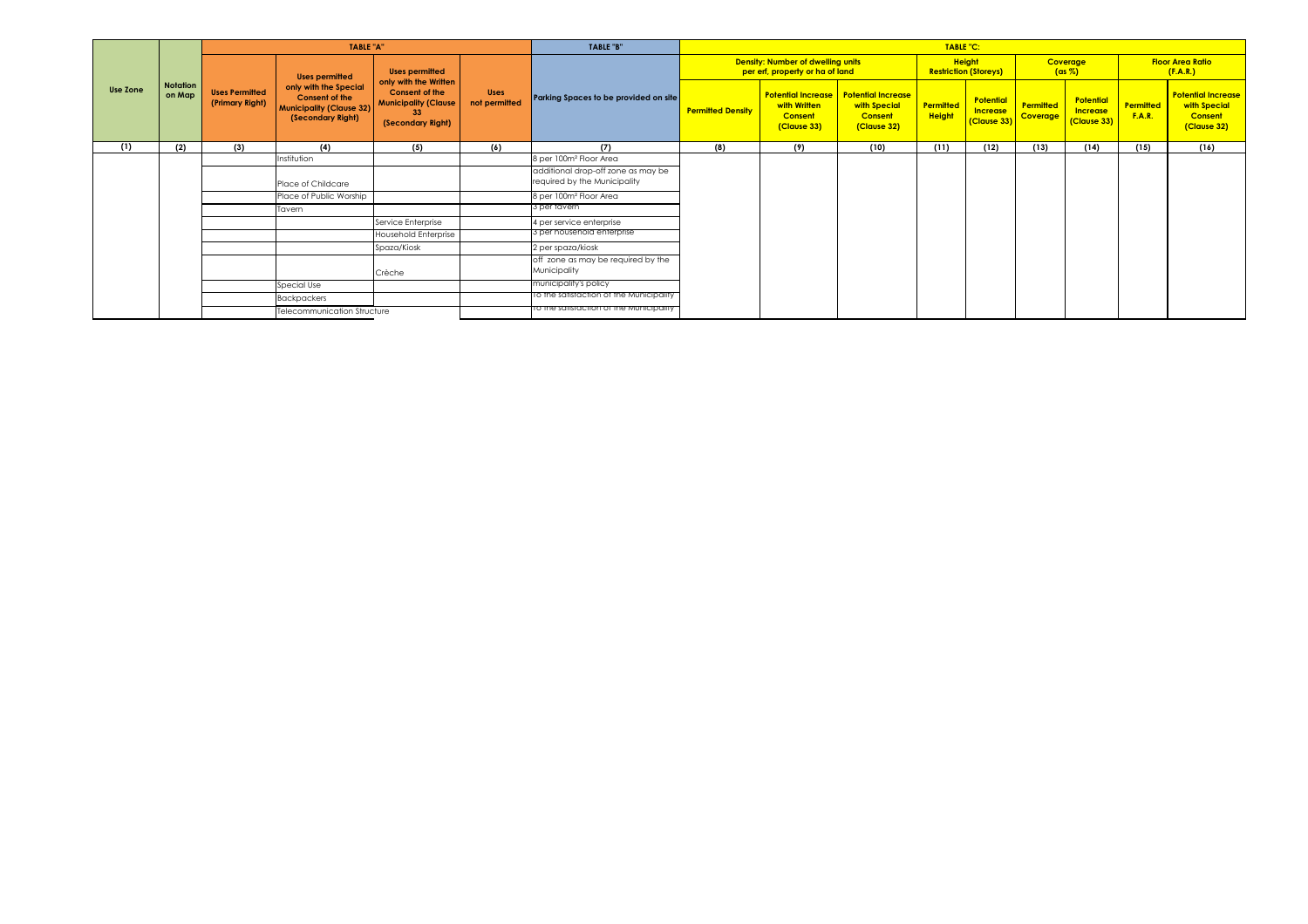|                         |                           |                                          | <b>TABLE "A"</b>                                                                                       |                                                                                                          |                              | TABLE "B"                                                                         |                          |                                                                             |                                                                            | <b>TABLE "C:</b>                              |                                                    |                              |                                                    |                            |                                                                     |
|-------------------------|---------------------------|------------------------------------------|--------------------------------------------------------------------------------------------------------|----------------------------------------------------------------------------------------------------------|------------------------------|-----------------------------------------------------------------------------------|--------------------------|-----------------------------------------------------------------------------|----------------------------------------------------------------------------|-----------------------------------------------|----------------------------------------------------|------------------------------|----------------------------------------------------|----------------------------|---------------------------------------------------------------------|
|                         |                           |                                          | <b>Uses permitted</b>                                                                                  | <b>Uses permitted</b>                                                                                    |                              |                                                                                   |                          | <b>Density: Number of dwelling units</b><br>per erf, property or ha of land |                                                                            | <b>Height</b><br><b>Restriction (Storeys)</b> |                                                    |                              | Coverage<br>$(ax \%)$                              |                            | <b>Floor Area Ratio</b><br>(F.A.R.)                                 |
| <b>Use Zone</b>         | <b>Notation</b><br>on Map | <b>Uses Permitted</b><br>(Primary Right) | only with the Special<br><b>Consent of the</b><br><b>Municipality (Clause 32)</b><br>(Secondary Right) | only with the Written<br><b>Consent of the</b><br><b>Municipality (Clause</b><br>33<br>(Secondary Right) | <b>Uses</b><br>not permitted | Parking Spaces to be provided on site                                             | <b>Permitted Density</b> | <b>Potential Increase</b><br>with Written<br><b>Consent</b><br>(Clause 33)  | <b>Potential Increase</b><br>with Special<br><b>Consent</b><br>(Clause 32) | Permitted<br><b>Height</b>                    | <b>Potential</b><br><b>Increase</b><br>[Clause 33] | Permitted<br><b>Coverage</b> | <b>Potential</b><br><b>Increase</b><br>(Clause 33) | Permitted<br><b>F.A.R.</b> | Potential Increase<br>with Special<br><b>Consent</b><br>(Clause 32) |
| (1)                     | (2)                       | (3)                                      | (4)                                                                                                    | (5)                                                                                                      | (6)                          | (7)                                                                               | (8)                      | (9)                                                                         | (10)                                                                       | (11)                                          | (12)                                               | (13)                         | (14)                                               | (15)                       | (16)                                                                |
| -5<br><b>Business</b> 1 |                           | Dwelling units                           |                                                                                                        |                                                                                                          | Uses not                     | the Municipality, 1 per 3 dwelling unit:<br>for visitors                          | 64 per ha                |                                                                             | More than 64 per                                                           | 5                                             | More<br>than 5                                     | 90%                          | up to 100%                                         | 5.0                        | More than 5.0                                                       |
|                         |                           | Offices                                  |                                                                                                        |                                                                                                          | under Columns                | 2 per 100m <sup>2</sup> Floor Area                                                |                          |                                                                             |                                                                            |                                               |                                                    |                              |                                                    |                            |                                                                     |
|                         |                           | Consulting Rooms                         |                                                                                                        |                                                                                                          | 3,48.5.                      | 2 per 100m <sup>2</sup> Floor Area                                                |                          |                                                                             |                                                                            |                                               |                                                    |                              |                                                    |                            |                                                                     |
|                         |                           | Shops                                    |                                                                                                        |                                                                                                          | Schedule 6(6)                | 2 per 100m <sup>2</sup> Floor Area                                                |                          |                                                                             |                                                                            |                                               |                                                    |                              |                                                    |                            |                                                                     |
|                         |                           |                                          |                                                                                                        |                                                                                                          |                              | 70% of the uncovered site<br>area must be dust free                               |                          |                                                                             |                                                                            |                                               |                                                    |                              |                                                    |                            |                                                                     |
|                         |                           | Public garage<br>Restaurant              |                                                                                                        |                                                                                                          |                              | 2 per 100m <sup>2</sup> Floor Area                                                |                          |                                                                             |                                                                            |                                               |                                                    |                              |                                                    |                            |                                                                     |
|                         |                           | Vehicles Sales Lot                       |                                                                                                        |                                                                                                          |                              | 2 per 100m <sup>2</sup> Floor Area                                                |                          |                                                                             |                                                                            |                                               |                                                    |                              |                                                    |                            |                                                                     |
|                         |                           | Motor Dealership                         |                                                                                                        |                                                                                                          |                              | To satisfaction of Municipality                                                   |                          |                                                                             |                                                                            |                                               |                                                    |                              |                                                    |                            |                                                                     |
|                         |                           | Club                                     |                                                                                                        |                                                                                                          |                              | 6 per 100m <sup>2</sup> Floor Area                                                |                          |                                                                             |                                                                            |                                               |                                                    |                              |                                                    |                            |                                                                     |
|                         |                           | Motor Workshop                           |                                                                                                        |                                                                                                          |                              | To satisfaction of Municipality                                                   |                          |                                                                             |                                                                            |                                               |                                                    |                              |                                                    |                            |                                                                     |
|                         |                           | Service Industry                         |                                                                                                        |                                                                                                          |                              | 2 per 100m² Floor Area                                                            |                          |                                                                             |                                                                            |                                               |                                                    |                              |                                                    |                            |                                                                     |
|                         |                           | Warehouse                                |                                                                                                        |                                                                                                          |                              | 2 per 100m <sup>2</sup> Floor Area<br>8 per 100mº Floor Area                      |                          |                                                                             |                                                                            |                                               |                                                    |                              |                                                    |                            |                                                                     |
|                         |                           | Conference facility                      |                                                                                                        |                                                                                                          |                              |                                                                                   |                          |                                                                             |                                                                            |                                               |                                                    |                              |                                                    |                            |                                                                     |
|                         |                           | Hotel                                    |                                                                                                        |                                                                                                          |                              | per habitable room plus 6 per<br>100m <sup>2</sup> public floor area              |                          |                                                                             |                                                                            |                                               |                                                    |                              |                                                    |                            |                                                                     |
|                         |                           |                                          |                                                                                                        | Place of Amusement                                                                                       |                              | 2 per 100m <sup>2</sup> Floor Area                                                |                          |                                                                             |                                                                            |                                               |                                                    |                              |                                                    |                            |                                                                     |
|                         |                           |                                          | Place of Instruction                                                                                   |                                                                                                          |                              | 2 per 100m <sup>2</sup> Floor Area                                                |                          |                                                                             |                                                                            |                                               |                                                    |                              |                                                    |                            |                                                                     |
|                         |                           | Residential Building                     |                                                                                                        |                                                                                                          |                              | per habitable room                                                                | Per Schedule 1           | 30%                                                                         | 509                                                                        |                                               |                                                    |                              |                                                    |                            |                                                                     |
|                         |                           |                                          | uneral Parlour                                                                                         |                                                                                                          |                              | 2 per 100m <sup>2</sup> Floor Area                                                |                          |                                                                             |                                                                            |                                               |                                                    |                              |                                                    |                            |                                                                     |
|                         |                           | arking Garage'                           |                                                                                                        |                                                                                                          |                              |                                                                                   |                          |                                                                             |                                                                            |                                               |                                                    |                              |                                                    |                            |                                                                     |
|                         |                           | Car Wash                                 | Special Use<br>Felecommunication Strud Veterinary Clinic                                               | Cafeteria                                                                                                |                              | To the satisfaction of the Municipality<br>o the satisfaction of the Municipality |                          |                                                                             |                                                                            |                                               |                                                    |                              |                                                    |                            |                                                                     |
| 6                       |                           |                                          |                                                                                                        |                                                                                                          |                              | the Municipality, 1 per 3 dwelling units                                          |                          |                                                                             | More than 64 per                                                           |                                               |                                                    |                              |                                                    |                            |                                                                     |
| <b>Business 2</b>       |                           | Dwelling units                           |                                                                                                        |                                                                                                          | Uses not                     | for visitors                                                                      | 64 per ha                |                                                                             |                                                                            | 5                                             | More<br>than 5                                     | 85%                          | up to 100%                                         | 1.5                        | up to $5.0$                                                         |
|                         |                           | Offices                                  |                                                                                                        |                                                                                                          | under Columns                | 2 per 100m <sup>2</sup> Floor Area                                                |                          |                                                                             |                                                                            |                                               |                                                    |                              |                                                    |                            |                                                                     |
|                         |                           | Consulting Rooms                         |                                                                                                        |                                                                                                          | 3,48.5.                      | per 100m <sup>2</sup> Floor Area                                                  |                          |                                                                             |                                                                            |                                               |                                                    |                              |                                                    |                            |                                                                     |
|                         |                           | Restaurant                               |                                                                                                        |                                                                                                          | Schedule 6(6)                | 2 per 100m <sup>2</sup> Floor Area                                                |                          |                                                                             |                                                                            |                                               |                                                    |                              |                                                    |                            |                                                                     |
|                         |                           | Vehicles Sales Lot                       |                                                                                                        |                                                                                                          |                              | 2 per 100m <del>°</del> Floor Area<br>To the satistaction of the Municipality     |                          |                                                                             |                                                                            |                                               |                                                    |                              |                                                    |                            |                                                                     |
|                         |                           | Motor Dealership<br>Shops                |                                                                                                        |                                                                                                          |                              | 2 per 100m <sup>2</sup> Floor Area                                                |                          |                                                                             |                                                                            |                                               |                                                    |                              |                                                    |                            |                                                                     |
|                         |                           | Club                                     |                                                                                                        |                                                                                                          |                              | 6 per 100m <sup>2</sup> Floor Area                                                |                          |                                                                             |                                                                            |                                               |                                                    |                              |                                                    |                            |                                                                     |
|                         |                           | Motor Workshop                           |                                                                                                        |                                                                                                          |                              | To satisfaction of Municipality                                                   |                          |                                                                             |                                                                            |                                               |                                                    |                              |                                                    |                            |                                                                     |
|                         |                           | Service Industry                         |                                                                                                        |                                                                                                          |                              | 2 per 100m <sup>2</sup> Floor Area                                                |                          |                                                                             |                                                                            |                                               |                                                    |                              |                                                    |                            |                                                                     |
|                         |                           | Conference facility                      |                                                                                                        |                                                                                                          |                              | 8 per 100mª Floor Area                                                            |                          |                                                                             |                                                                            |                                               |                                                    |                              |                                                    |                            |                                                                     |
|                         |                           | illing Station                           |                                                                                                        |                                                                                                          |                              | be dust tree<br>be dust tree                                                      |                          |                                                                             |                                                                            |                                               |                                                    |                              |                                                    |                            |                                                                     |
|                         |                           | Public garage<br>Hotel                   |                                                                                                        |                                                                                                          |                              | public floor area                                                                 |                          |                                                                             |                                                                            |                                               |                                                    |                              |                                                    |                            |                                                                     |
|                         |                           |                                          | nstitution                                                                                             |                                                                                                          |                              | 8 per 100m <sup>2</sup> Floor Area                                                |                          |                                                                             |                                                                            |                                               |                                                    |                              |                                                    |                            |                                                                     |
|                         |                           | Parking Garage                           |                                                                                                        |                                                                                                          |                              |                                                                                   |                          |                                                                             |                                                                            |                                               |                                                    |                              |                                                    |                            |                                                                     |
|                         |                           |                                          |                                                                                                        | Place of Amusement                                                                                       |                              | 2 per 100m <sup>2</sup> Floor Area                                                |                          |                                                                             |                                                                            |                                               |                                                    |                              |                                                    |                            |                                                                     |
|                         |                           |                                          | Place of Instruction                                                                                   |                                                                                                          |                              | 2 per 100m <sup>2</sup> Floor Area                                                |                          |                                                                             |                                                                            |                                               |                                                    |                              |                                                    |                            |                                                                     |
|                         |                           |                                          | Place of Public Worship                                                                                |                                                                                                          |                              | 2 per 100m <sup>2</sup> Floor Area                                                |                          |                                                                             |                                                                            |                                               |                                                    |                              |                                                    |                            |                                                                     |
|                         |                           |                                          | uneral Parlour                                                                                         |                                                                                                          |                              | 2 per 100m <sup>2</sup> Floor Area                                                | Per Schedule 1           |                                                                             |                                                                            |                                               |                                                    |                              |                                                    |                            |                                                                     |
|                         |                           | <b>Residential Building</b><br>Car Wash  | Special Use                                                                                            | Cafeteria                                                                                                |                              | I dust free per habitable room<br>To the satisfaction of the Municipality         |                          | 30%                                                                         | 50%                                                                        |                                               |                                                    |                              |                                                    |                            |                                                                     |
|                         |                           |                                          | Felecommunication Strud Veterinary Clinic                                                              |                                                                                                          |                              | To the satisfaction of the Municipalit <sup>,</sup>                               |                          |                                                                             |                                                                            |                                               |                                                    |                              |                                                    |                            |                                                                     |
| 7                       |                           |                                          |                                                                                                        |                                                                                                          |                              | the Municipality, 1 per 3 dwelling units                                          |                          |                                                                             |                                                                            |                                               |                                                    |                              |                                                    |                            |                                                                     |
|                         |                           |                                          |                                                                                                        |                                                                                                          |                              |                                                                                   |                          |                                                                             |                                                                            |                                               |                                                    |                              |                                                    |                            |                                                                     |
| <b>Business 3</b>       |                           | Dwelling units                           |                                                                                                        |                                                                                                          | Uses not                     | for visitors                                                                      | 30 per ha                |                                                                             | up to 44 per ha                                                            | $\mathbf{3}$                                  | More<br>than 3                                     | 60%                          | up to 70%                                          | 1.0                        | up to $1.2$                                                         |
|                         |                           |                                          | Residential building                                                                                   |                                                                                                          | under Columns                | 1 per habitable room                                                              | Per Schedule T           | 30%                                                                         | 50%                                                                        |                                               |                                                    |                              |                                                    |                            |                                                                     |
|                         |                           | Offices                                  |                                                                                                        | Hotel                                                                                                    | 3,48.5.                      | 3 per 100m <sup>2</sup> Floor Area                                                |                          |                                                                             |                                                                            |                                               |                                                    |                              |                                                    |                            |                                                                     |
|                         |                           | Consulting Rooms                         |                                                                                                        |                                                                                                          | Schedule $6(6)$              | 3 per 100m <sup>2</sup> Floor Area                                                |                          |                                                                             |                                                                            |                                               |                                                    |                              |                                                    |                            |                                                                     |
|                         |                           |                                          |                                                                                                        | Club                                                                                                     |                              | 6 per 100m <sup>2</sup> Floor Area                                                |                          |                                                                             |                                                                            |                                               |                                                    |                              |                                                    |                            |                                                                     |
|                         |                           | Shops<br>Restaurant                      |                                                                                                        |                                                                                                          |                              | 6 per 100m <sup>2</sup> Floor Area<br>6 per 100m <sup>2</sup> Floor Area          |                          |                                                                             |                                                                            |                                               |                                                    |                              |                                                    |                            |                                                                     |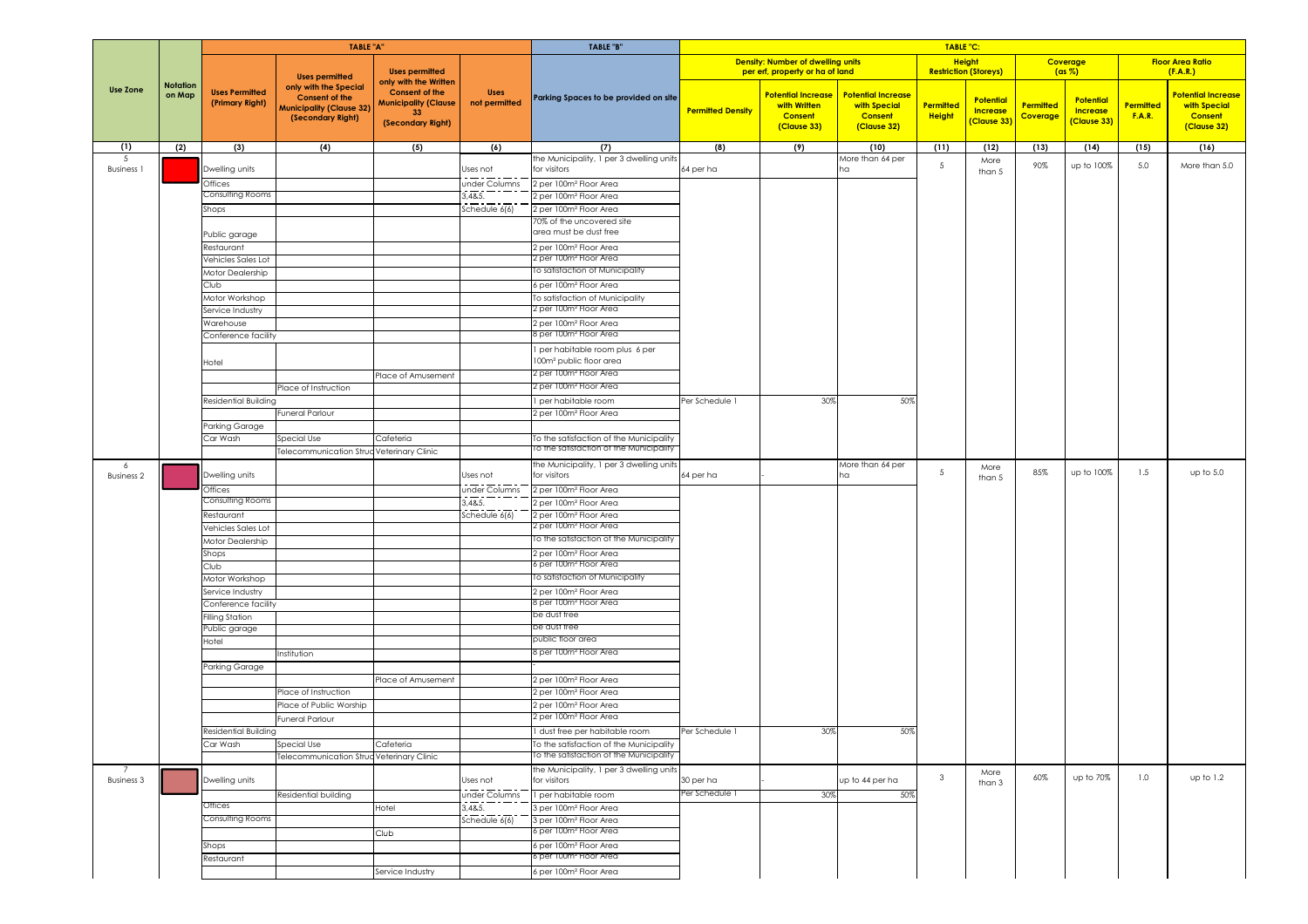|                        |                           |                                          | <b>TABLE "A"</b>                                                                                       |                                                                                        |                              | TABLE "B"                                                |                          |                                                                            |                                                                            | <b>TABLE "C:</b>                  |                                                    |                       |                                                    |                                   |                                                                     |
|------------------------|---------------------------|------------------------------------------|--------------------------------------------------------------------------------------------------------|----------------------------------------------------------------------------------------|------------------------------|----------------------------------------------------------|--------------------------|----------------------------------------------------------------------------|----------------------------------------------------------------------------|-----------------------------------|----------------------------------------------------|-----------------------|----------------------------------------------------|-----------------------------------|---------------------------------------------------------------------|
|                        |                           |                                          | <b>Uses permitted</b>                                                                                  | <b>Uses permitted</b><br>only with the Written                                         |                              |                                                          |                          | Density: Number of dwelling units<br>per erf, property or ha of land       |                                                                            |                                   | <b>Height</b><br><b>Restriction (Storeys)</b>      |                       | Coverage<br>$(ax \%)$                              |                                   | <b>Floor Area Ratio</b><br>(F.A.R.)                                 |
| <b>Use Zone</b>        | <b>Notation</b><br>on Map | <b>Uses Permitted</b><br>(Primary Right) | only with the Special<br><b>Consent of the</b><br><b>Municipality (Clause 32)</b><br>(Secondary Right) | <b>Consent of the</b><br><b>Municipality (Clause</b><br>33<br>(Secondary Right)<br>(5) | <b>Uses</b><br>not permitted | Parking Spaces to be provided on site                    | <b>Permitted Density</b> | <b>Potential Increase</b><br>with Written<br><b>Consent</b><br>(Clause 33) | <b>Potential Increase</b><br>with Special<br><b>Consent</b><br>(Clause 32) | <b>Permitted</b><br><b>Height</b> | <b>Potential</b><br><b>Increase</b><br>(Clause 33) | Permitted<br>Coverage | <b>Potential</b><br><b>Increase</b><br>(Clause 33) | <b>Permitted</b><br><b>F.A.R.</b> | <b>Potential Increase</b><br>with Special<br>Consent<br>(Clause 32) |
| (1)                    | (2)                       | (3)                                      | (4)                                                                                                    |                                                                                        | (6)                          | (7)<br>8 per 100m² Floor Area                            | (8)                      | (9)                                                                        | (10)                                                                       | (11)                              | (12)                                               | (13)                  | (14)                                               | (15)                              | (16)                                                                |
|                        |                           |                                          | Place of Amusement                                                                                     |                                                                                        |                              |                                                          |                          |                                                                            |                                                                            |                                   |                                                    |                       |                                                    |                                   |                                                                     |
|                        |                           |                                          | Place of Instruction                                                                                   |                                                                                        |                              | 8 per 100m <sup>2</sup> Floor Area                       |                          |                                                                            |                                                                            |                                   |                                                    |                       |                                                    |                                   |                                                                     |
|                        |                           |                                          | Place of Public Worship                                                                                |                                                                                        |                              | 8 per 100m <sup>2</sup> Floor Area                       |                          |                                                                            |                                                                            |                                   |                                                    |                       |                                                    |                                   |                                                                     |
|                        |                           | Car Wash                                 | Special Use                                                                                            | Cafeteria                                                                              |                              | To the satisfaction of the Municipality                  |                          |                                                                            |                                                                            |                                   |                                                    |                       |                                                    |                                   |                                                                     |
|                        |                           |                                          | Telecommunication Struc Veterinary Clinic                                                              |                                                                                        |                              | To the satisfaction of the Municipality                  |                          |                                                                            |                                                                            |                                   |                                                    |                       |                                                    |                                   |                                                                     |
| 8<br><b>Business 4</b> |                           | Dwelling units                           | Residential building                                                                                   |                                                                                        | Uses not                     | the Municipality, 1 per 3 dwelling units<br>for visitors | 44 per ha                |                                                                            | up to 64 per ha                                                            | 5                                 | More<br>than 5                                     | 60%                   | up to 70%                                          | 0.8                               | up to 1.4                                                           |
|                        |                           | Offices                                  | Hotel                                                                                                  |                                                                                        | under Columns                | 3 per 100m <sup>2</sup> Floor Area                       |                          |                                                                            |                                                                            |                                   |                                                    |                       |                                                    |                                   |                                                                     |
|                        |                           | Consulting Rooms                         |                                                                                                        |                                                                                        | 3.4&5.                       | 3 per 100m <sup>2</sup> Floor Area                       |                          |                                                                            |                                                                            |                                   |                                                    |                       |                                                    |                                   |                                                                     |
|                        |                           |                                          |                                                                                                        | Club                                                                                   | Schedule 6(6)                | 3 per 100m <sup>2</sup> Floor Area                       |                          |                                                                            |                                                                            |                                   |                                                    |                       |                                                    |                                   |                                                                     |
|                        |                           |                                          | Conference facility                                                                                    |                                                                                        |                              | 8 per 100m² Floor Area                                   |                          |                                                                            |                                                                            |                                   |                                                    |                       |                                                    |                                   |                                                                     |
|                        |                           |                                          |                                                                                                        | Kiosk                                                                                  |                              | 2 per kiosk                                              |                          |                                                                            |                                                                            |                                   |                                                    |                       |                                                    |                                   |                                                                     |
|                        |                           |                                          | Special Use                                                                                            | Cafeteria                                                                              |                              | To the satisfaction of the Municipality                  |                          |                                                                            |                                                                            |                                   |                                                    |                       |                                                    |                                   |                                                                     |
|                        |                           |                                          | Telecommunication Struc Veterinary Clinic                                                              |                                                                                        |                              | To the satistaction of the Municipality                  |                          |                                                                            |                                                                            |                                   |                                                    |                       |                                                    |                                   |                                                                     |
| 9<br>Special           |                           | the                                      | As indicated on the<br>relevant Annexure relevant Annexure P                                           |                                                                                        |                              |                                                          |                          |                                                                            |                                                                            |                                   |                                                    |                       |                                                    |                                   |                                                                     |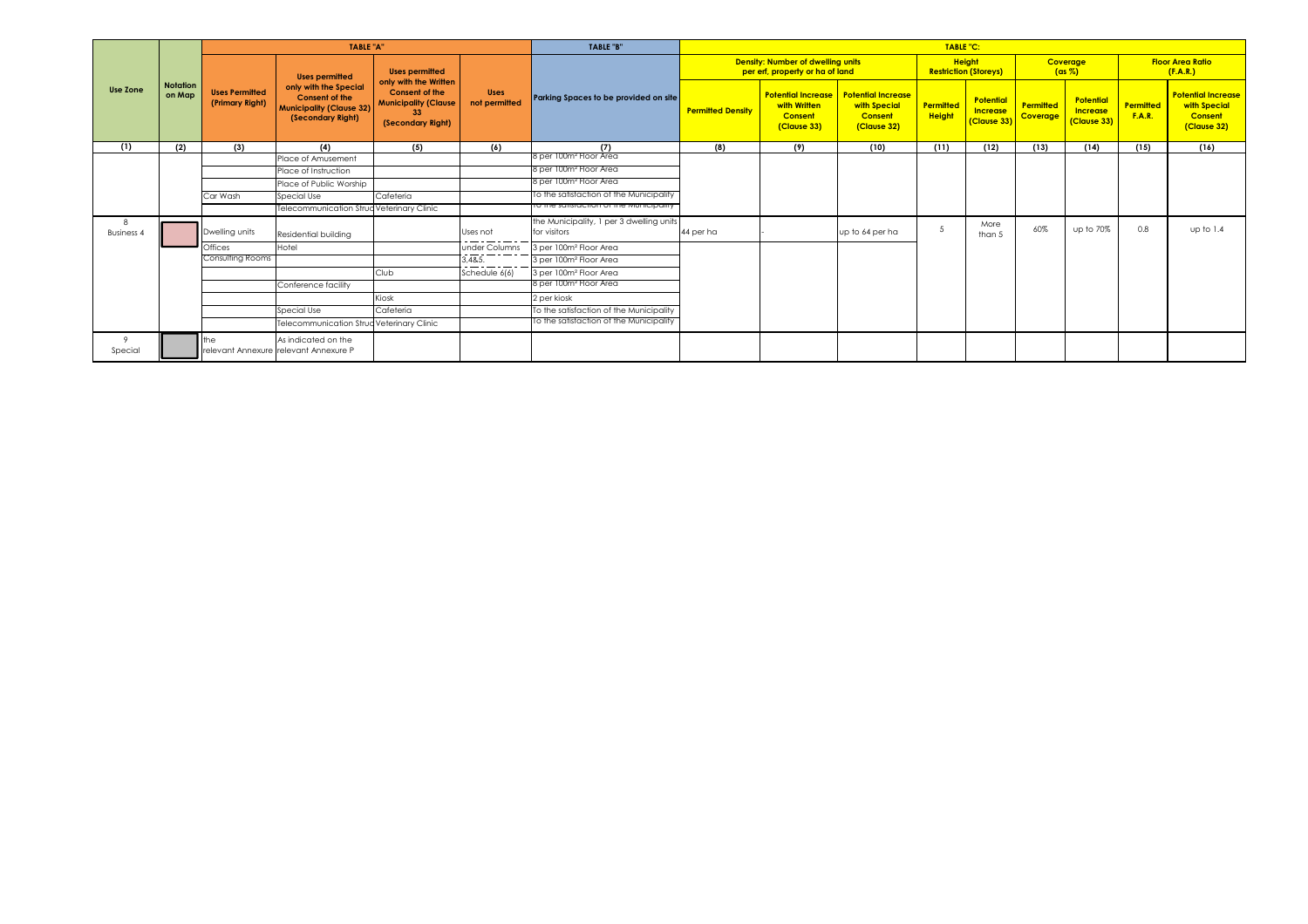|                   |                           |                                                    | <b>TABLE "A"</b>                                                                                       |                                                                                                          |                              | TABLE "B"                                                    |     |                          |                                                                             |                                                                            | TABLE "C:                  |                                                    |                              |                                                    |                            |                                                                            |
|-------------------|---------------------------|----------------------------------------------------|--------------------------------------------------------------------------------------------------------|----------------------------------------------------------------------------------------------------------|------------------------------|--------------------------------------------------------------|-----|--------------------------|-----------------------------------------------------------------------------|----------------------------------------------------------------------------|----------------------------|----------------------------------------------------|------------------------------|----------------------------------------------------|----------------------------|----------------------------------------------------------------------------|
|                   |                           |                                                    | <b>Uses permitted</b>                                                                                  | <b>Uses permitted</b>                                                                                    |                              |                                                              |     |                          | <b>Density: Number of dwelling units</b><br>per erf, property or ha of land |                                                                            | <b>Height</b>              | <b>Restriction (Storeys)</b>                       |                              | Coverage<br>$(ax \%)$                              |                            | <b>Floor Area Ratio</b><br>(F.A.R.)                                        |
| <b>Use Zone</b>   | <b>Notation</b><br>on Map | <b>Uses Permitted</b><br>(Primary Right)           | only with the Special<br><b>Consent of the</b><br><b>Municipality (Clause 32)</b><br>(Secondary Right) | only with the Written<br><b>Consent of the</b><br><b>Municipality (Clause</b><br>33<br>(Secondary Right) | <b>Uses</b><br>not permitted | Parking Spaces to be provided on site                        |     | <b>Permitted Density</b> | <b>Potential Increase</b><br>with Written<br><b>Consent</b><br>(Clause 33)  | <b>Potential Increase</b><br>with Special<br><b>Consent</b><br>(Clause 32) | Permitted<br><b>Height</b> | <b>Potential</b><br><b>Increase</b><br>(Clause 33) | Permitted<br><b>Coverage</b> | <b>Potential</b><br><b>Increase</b><br>(Clause 33) | Permitted<br><b>F.A.R.</b> | <b>Potential Increase</b><br>with Special<br><b>Consent</b><br>(Clause 32) |
| (1)<br>10         | (2)                       | (3)<br><b>Narehouse</b>                            | (4)                                                                                                    | (5)                                                                                                      | (6)<br>Jses not              | (7)                                                          | N/A | (8)                      | (9)<br>N/A                                                                  | (10)<br>N/A                                                                | (11)                       | (12)<br>more                                       | (13)                         | (14)                                               | (15)                       | (16)                                                                       |
| Industrial 1      |                           |                                                    |                                                                                                        |                                                                                                          | under Columns                | per 100m <sup>2</sup> Floor Area<br>additional spaces as     |     |                          |                                                                             |                                                                            | 5                          | than 5                                             | 85%                          | up to 100%                                         | 1.0                        | up to 1.2                                                                  |
|                   |                           | <b>Builders Yard</b>                               |                                                                                                        |                                                                                                          | 3,48.5.                      | may be required by the Municipality                          |     |                          |                                                                             |                                                                            |                            |                                                    |                              |                                                    |                            |                                                                            |
|                   |                           | Mortuary                                           |                                                                                                        |                                                                                                          | Schedule $6(6)$              | 2 per 100m <sup>2</sup> Floor Area                           |     |                          |                                                                             |                                                                            |                            |                                                    |                              |                                                    |                            |                                                                            |
|                   |                           |                                                    | Crematorium                                                                                            |                                                                                                          |                              | 2 per 100m <sup>2</sup> Floor Area                           |     |                          |                                                                             |                                                                            |                            |                                                    |                              |                                                    |                            |                                                                            |
|                   |                           | Industry                                           |                                                                                                        |                                                                                                          |                              | per T00mªFloor Area                                          |     |                          |                                                                             |                                                                            |                            |                                                    |                              |                                                    |                            |                                                                            |
|                   |                           |                                                    |                                                                                                        | One Dwelling Unit<br>and sub-ordinate to<br>main use                                                     |                              |                                                              |     |                          |                                                                             |                                                                            |                            |                                                    |                              |                                                    |                            |                                                                            |
|                   |                           | Public garage                                      |                                                                                                        |                                                                                                          |                              | be dust free                                                 |     |                          |                                                                             |                                                                            |                            |                                                    |                              |                                                    |                            |                                                                            |
|                   |                           | Service Industry                                   |                                                                                                        |                                                                                                          |                              | per 100mª Floor Area                                         |     |                          |                                                                             |                                                                            |                            |                                                    |                              |                                                    |                            |                                                                            |
|                   |                           | Panel Beating                                      |                                                                                                        |                                                                                                          |                              | per 100m <sup>2</sup> Floor Area                             |     |                          |                                                                             |                                                                            |                            |                                                    |                              |                                                    |                            |                                                                            |
|                   |                           | Scrap Yard                                         |                                                                                                        |                                                                                                          |                              | per 100m <sup>2</sup> Floor Area<br>I per T00mª Floor Area   |     |                          |                                                                             |                                                                            |                            |                                                    |                              |                                                    |                            |                                                                            |
|                   |                           |                                                    | Noxious Industry                                                                                       | Spaza/Kiosk                                                                                              |                              | 2 per spaza/kiosk                                            |     |                          |                                                                             |                                                                            |                            |                                                    |                              |                                                    |                            |                                                                            |
|                   |                           |                                                    | Special Use                                                                                            | Cafeteria                                                                                                |                              | To the satisfaction of the Municipality                      |     |                          |                                                                             |                                                                            |                            |                                                    |                              |                                                    |                            |                                                                            |
|                   |                           |                                                    | elecommunication Structure                                                                             |                                                                                                          |                              | To the satistaction of the Municipality                      |     |                          |                                                                             |                                                                            |                            |                                                    |                              |                                                    |                            |                                                                            |
| 11                |                           | Warehouse                                          |                                                                                                        |                                                                                                          | Uses not                     | per 100m <sup>2</sup> Floor Area                             | N/A |                          | N/A                                                                         | N/A                                                                        | 5                          | more                                               | 85%                          | up to 100%                                         | 1.0                        | up to 1.2                                                                  |
| Industrial 2      |                           |                                                    |                                                                                                        |                                                                                                          | ده ست<br>under Columns       | additional spaces as                                         |     |                          |                                                                             |                                                                            |                            | than 5                                             |                              |                                                    |                            |                                                                            |
|                   |                           | <b>Builders Yard</b>                               |                                                                                                        |                                                                                                          | 3,4&5.                       | may be required by the Municipality                          |     |                          |                                                                             |                                                                            |                            |                                                    |                              |                                                    |                            |                                                                            |
|                   |                           | Mortuary                                           |                                                                                                        |                                                                                                          | Schedule 4                   | 2 per 100m <sup>2</sup> Floor Area<br>per T00mªFloor Area    |     |                          |                                                                             |                                                                            |                            |                                                    |                              |                                                    |                            |                                                                            |
|                   |                           | Industry                                           |                                                                                                        |                                                                                                          |                              |                                                              |     |                          |                                                                             |                                                                            |                            |                                                    |                              |                                                    |                            |                                                                            |
|                   |                           |                                                    |                                                                                                        | One Dwelling Unit<br>and sub-ordinate to<br>main use                                                     |                              |                                                              |     |                          |                                                                             |                                                                            |                            |                                                    |                              |                                                    |                            |                                                                            |
|                   |                           | Parking Garage                                     |                                                                                                        |                                                                                                          |                              |                                                              |     |                          |                                                                             |                                                                            |                            |                                                    |                              |                                                    |                            |                                                                            |
|                   |                           | Public garage                                      |                                                                                                        |                                                                                                          |                              | be dust free                                                 |     |                          |                                                                             |                                                                            |                            |                                                    |                              |                                                    |                            |                                                                            |
|                   |                           | Service Industry                                   |                                                                                                        |                                                                                                          |                              | I per 100mª Hoor Area                                        |     |                          |                                                                             |                                                                            |                            |                                                    |                              |                                                    |                            |                                                                            |
|                   |                           |                                                    | Panel Beating                                                                                          |                                                                                                          |                              | per 100m <sup>2</sup> Floor Area                             |     |                          |                                                                             |                                                                            |                            |                                                    |                              |                                                    |                            |                                                                            |
|                   |                           | Scrap Yard                                         |                                                                                                        |                                                                                                          |                              | l per 100m² Floor Area                                       |     |                          |                                                                             |                                                                            |                            |                                                    |                              |                                                    |                            |                                                                            |
|                   |                           |                                                    | <b>Noxious Industry</b>                                                                                | Spaza/Kiosk                                                                                              |                              | per 100mª Floor Area<br>2 per spaza/kiosk                    |     |                          |                                                                             |                                                                            |                            |                                                    |                              |                                                    |                            |                                                                            |
|                   |                           |                                                    | Special Use                                                                                            | Cafeteria                                                                                                |                              | To the satisfaction of the Municipality                      |     |                          |                                                                             |                                                                            |                            |                                                    |                              |                                                    |                            |                                                                            |
|                   |                           |                                                    | elecommunication Structure                                                                             |                                                                                                          |                              | To the satisfaction of the Municipality                      |     |                          |                                                                             |                                                                            |                            |                                                    |                              |                                                    |                            |                                                                            |
| 12<br>Institution |                           | related to but sub-<br>ordinate to the<br>Main Use |                                                                                                        |                                                                                                          | Uses not<br>under Columns    | per dwelling unit                                            |     |                          |                                                                             |                                                                            | 5                          | More<br>than 5                                     | 60%                          | up to 100%                                         | 1.0                        | up to 1.2                                                                  |
|                   |                           | Institution                                        |                                                                                                        |                                                                                                          | 3,48.5                       | 8 per 100m <sup>2</sup> Floor Area                           |     |                          |                                                                             |                                                                            |                            |                                                    |                              |                                                    |                            |                                                                            |
|                   |                           | nstruction                                         |                                                                                                        |                                                                                                          | Schedule $6(6)$              | 8 per 100m <sup>2</sup> Floor Area                           |     |                          |                                                                             |                                                                            |                            |                                                    |                              |                                                    |                            |                                                                            |
|                   |                           | Worship<br>Consulting Rooms                        |                                                                                                        |                                                                                                          |                              | 8 per 100m <sup>2</sup> Floor Area<br>3 per 100mª Floor Area |     |                          |                                                                             |                                                                            |                            |                                                    |                              |                                                    |                            |                                                                            |
|                   |                           |                                                    | lace of Amusement                                                                                      |                                                                                                          |                              | 8 per 100m <sup>2</sup> Floor Area                           |     |                          |                                                                             |                                                                            |                            |                                                    |                              |                                                    |                            |                                                                            |
|                   |                           |                                                    |                                                                                                        | Kiosk                                                                                                    |                              | 2 per kiosk                                                  |     |                          |                                                                             |                                                                            |                            |                                                    |                              |                                                    |                            |                                                                            |
|                   |                           |                                                    | <b>Tea Garden</b>                                                                                      |                                                                                                          |                              | 6 per 100m <sup>2</sup> Floor Area                           |     |                          |                                                                             |                                                                            |                            |                                                    |                              |                                                    |                            |                                                                            |
|                   |                           |                                                    | Special Use                                                                                            | Cafeteria                                                                                                |                              | To the satistaction of the Municipality                      |     |                          |                                                                             |                                                                            |                            |                                                    |                              |                                                    |                            |                                                                            |
|                   |                           |                                                    | elecommunication Struc Veterinary Clinic                                                               |                                                                                                          |                              | To the satisfaction of the Municipality                      |     |                          |                                                                             |                                                                            |                            |                                                    |                              |                                                    |                            |                                                                            |
| 13<br>Educational |                           | related to but sub-<br>ordinate to the<br>Main Use |                                                                                                        |                                                                                                          | Uses not<br>under Columns    | I per dwelling unit                                          |     |                          |                                                                             |                                                                            | $5\overline{5}$            | More<br>than 5                                     | 60%                          | up to 100%                                         | 1.0                        | up to 1.2                                                                  |
|                   |                           |                                                    |                                                                                                        |                                                                                                          | 3,48.5.                      | 8 per 100m <sup>2</sup> Floor Area                           |     |                          |                                                                             |                                                                            |                            |                                                    |                              |                                                    |                            |                                                                            |
|                   |                           | Place of Instruction<br>Place of Worship           |                                                                                                        |                                                                                                          | Schedule 6(6)                | 8 per 100m <sup>2</sup> Floor Area                           |     |                          |                                                                             |                                                                            |                            |                                                    |                              |                                                    |                            |                                                                            |
|                   |                           |                                                    | Institution                                                                                            |                                                                                                          |                              | 8 per 100m <sup>2</sup> Floor Area                           |     |                          |                                                                             |                                                                            |                            |                                                    |                              |                                                    |                            |                                                                            |
|                   |                           |                                                    |                                                                                                        | Spaza/Kiosk                                                                                              |                              | 2 per spaza/kiosk                                            |     |                          |                                                                             |                                                                            |                            |                                                    |                              |                                                    |                            |                                                                            |
|                   |                           |                                                    | Special Use                                                                                            | Cafeteria                                                                                                |                              | To the satistaction of the Municipality                      |     |                          |                                                                             |                                                                            |                            |                                                    |                              |                                                    |                            |                                                                            |
|                   |                           |                                                    | elecommunication Structure                                                                             |                                                                                                          |                              | to the satisfaction of the Municipality                      |     |                          |                                                                             |                                                                            |                            |                                                    |                              |                                                    |                            |                                                                            |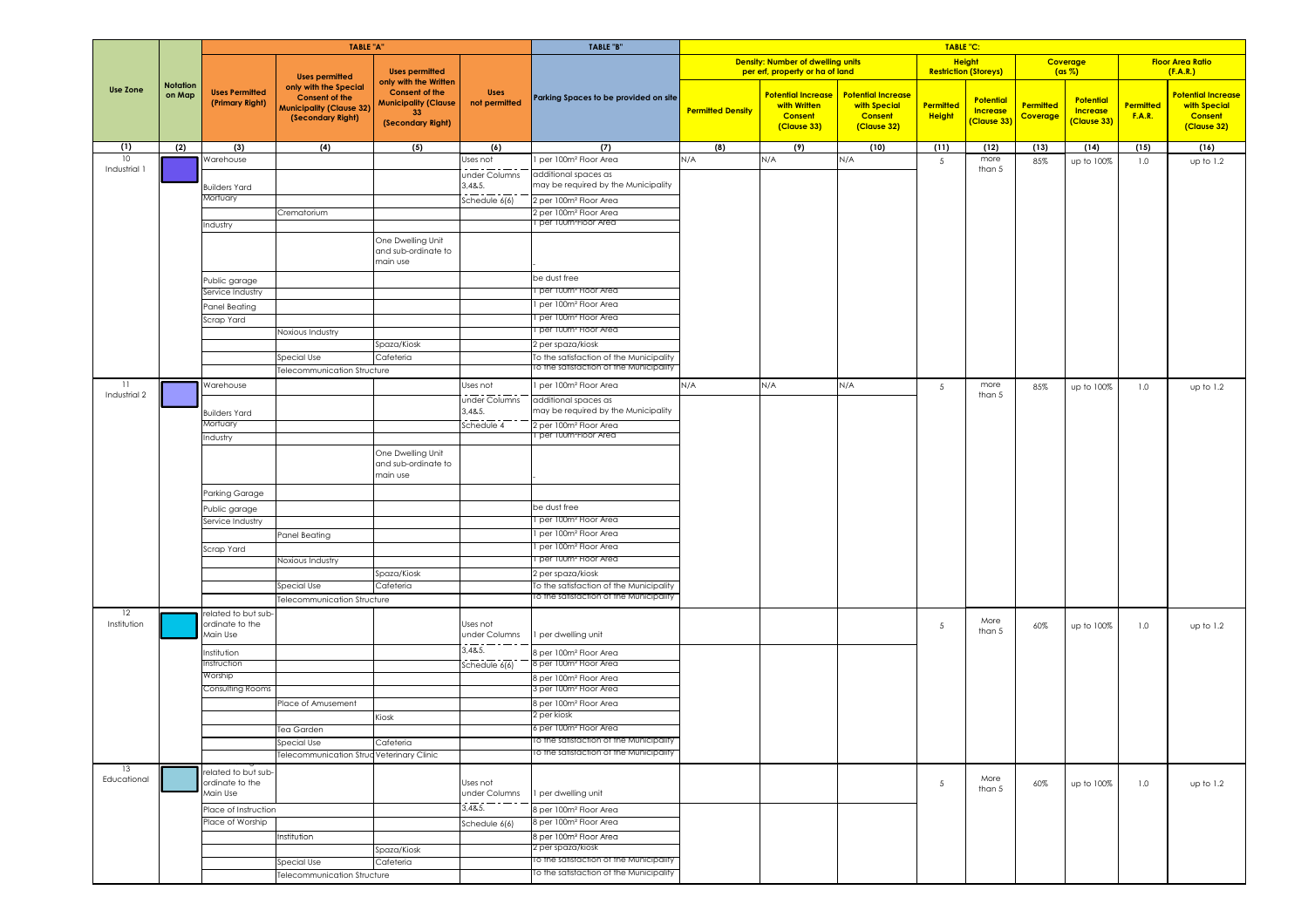|                 |                           |                                                    | <b>TABLE "A"</b>                                                                                       |                                                                                                          |                              | <b>TABLE "B"</b>                                                    | TABLE "C:                |                                                                             |                                                                            |                            |                                               |                       |                                             |                            |                                                                     |
|-----------------|---------------------------|----------------------------------------------------|--------------------------------------------------------------------------------------------------------|----------------------------------------------------------------------------------------------------------|------------------------------|---------------------------------------------------------------------|--------------------------|-----------------------------------------------------------------------------|----------------------------------------------------------------------------|----------------------------|-----------------------------------------------|-----------------------|---------------------------------------------|----------------------------|---------------------------------------------------------------------|
|                 |                           |                                                    | <b>Uses permitted</b>                                                                                  | <b>Uses permitted</b>                                                                                    |                              |                                                                     |                          | <b>Density: Number of dwelling units</b><br>per erf, property or ha of land |                                                                            |                            | <b>Height</b><br><b>Restriction (Storeys)</b> |                       | Coverage<br>$(ax \%)$                       |                            | <b>Floor Area Ratio</b><br>(F.A.R.)                                 |
| Use Zone        | <b>Notation</b><br>on Map | <b>Uses Permitted</b><br>(Primary Right)           | only with the Special<br><b>Consent of the</b><br><b>Municipality (Clause 32)</b><br>(Secondary Right) | only with the Written<br><b>Consent of the</b><br><b>Municipality (Clause</b><br>33<br>(Secondary Right) | <b>Uses</b><br>not permitted | Parking Spaces to be provided on site                               | <b>Permitted Density</b> | <b>Potential Increase</b><br>with Written<br><b>Consent</b><br>(Clause 33)  | <b>Potential Increase</b><br>with Special<br><b>Consent</b><br>(Clause 32) | Permitted<br><b>Height</b> | <b>Potential</b><br>Increase<br>(Clause 33)   | Permitted<br>Coverage | Potential<br><b>Increase</b><br>(Clause 33) | Permitted<br><b>F.A.R.</b> | <b>Potential Increase</b><br>with Special<br>Consent<br>(Clause 32) |
| (1)             | (2)                       | (3)                                                | (4)                                                                                                    | (5)                                                                                                      | (6)                          | (7)                                                                 | (8)                      | (9)                                                                         | (10)                                                                       | (11)                       | (12)                                          | (13)                  | (14)                                        | (15)                       | (16)                                                                |
| 14<br>Municipal |                           | related to but sub-<br>ordinate to the<br>Main Use |                                                                                                        |                                                                                                          | Uses not<br>under Columns    |                                                                     | 44 per ha                | More than 44 per<br>ha                                                      |                                                                            | 3                          | More<br>than 3                                | 80%                   | $\sim$                                      | 1.8                        | $\sim$                                                              |
|                 |                           | Municipal purposes<br>Agricultural Use             |                                                                                                        |                                                                                                          | 3,4&5.                       |                                                                     |                          |                                                                             |                                                                            | 5                          | More<br>than 5                                | 85%                   | up to 100%                                  | 1.5                        | up to 2.0                                                           |
|                 |                           | <b>Building</b>                                    |                                                                                                        |                                                                                                          |                              |                                                                     |                          |                                                                             |                                                                            |                            |                                               |                       |                                             |                            |                                                                     |
|                 |                           | Offices                                            |                                                                                                        |                                                                                                          |                              | I per habitable room<br>2 per 100m <del>°</del> Floor Area          | Per Schedule 1           | 30%                                                                         | 505                                                                        |                            |                                               |                       |                                             |                            |                                                                     |
|                 |                           |                                                    |                                                                                                        |                                                                                                          |                              |                                                                     |                          |                                                                             |                                                                            |                            |                                               |                       |                                             |                            |                                                                     |
|                 |                           | Nature Conservation Area<br>Game Reserve           |                                                                                                        |                                                                                                          |                              |                                                                     |                          |                                                                             |                                                                            |                            |                                               |                       |                                             |                            |                                                                     |
|                 |                           | Nature Reserve                                     |                                                                                                        |                                                                                                          |                              |                                                                     |                          |                                                                             |                                                                            |                            |                                               |                       |                                             |                            |                                                                     |
|                 |                           | Social Hall                                        |                                                                                                        |                                                                                                          |                              | 8 per 100m <sup>2</sup> Floor Area                                  |                          |                                                                             |                                                                            |                            |                                               |                       |                                             |                            |                                                                     |
|                 |                           | Parking Garage                                     |                                                                                                        |                                                                                                          |                              |                                                                     |                          |                                                                             |                                                                            |                            |                                               |                       |                                             |                            |                                                                     |
|                 |                           | Parking Lot                                        |                                                                                                        |                                                                                                          |                              |                                                                     |                          |                                                                             |                                                                            |                            |                                               |                       |                                             |                            |                                                                     |
|                 |                           | Institution                                        |                                                                                                        |                                                                                                          |                              | 8 per 100m <sup>2</sup> Floor Area                                  |                          |                                                                             |                                                                            |                            |                                               |                       |                                             |                            |                                                                     |
|                 |                           | Caravan Park                                       |                                                                                                        |                                                                                                          |                              |                                                                     |                          |                                                                             |                                                                            |                            |                                               |                       |                                             |                            |                                                                     |
|                 |                           |                                                    | Club                                                                                                   |                                                                                                          |                              | 3 per 100m <sup>2</sup> Floor Area                                  |                          |                                                                             |                                                                            |                            |                                               |                       |                                             |                            |                                                                     |
|                 |                           |                                                    | Restaurant                                                                                             |                                                                                                          |                              | 6 per 100m <sup>2</sup> Floor Area                                  |                          |                                                                             |                                                                            |                            |                                               |                       |                                             |                            |                                                                     |
|                 |                           |                                                    | Guest House                                                                                            |                                                                                                          |                              | I per habitable room                                                |                          |                                                                             |                                                                            |                            |                                               |                       |                                             |                            |                                                                     |
|                 |                           |                                                    | Lodge                                                                                                  |                                                                                                          |                              | 1 per habitable room plus 6 per 100m <sup>2</sup> public floor area |                          |                                                                             |                                                                            |                            |                                               |                       |                                             |                            |                                                                     |
|                 |                           |                                                    | Taxi Holding Area                                                                                      |                                                                                                          |                              |                                                                     |                          |                                                                             |                                                                            |                            |                                               |                       |                                             |                            |                                                                     |
|                 |                           |                                                    | <b>Taxi Rank</b>                                                                                       |                                                                                                          |                              |                                                                     |                          |                                                                             |                                                                            |                            |                                               |                       |                                             |                            |                                                                     |
|                 |                           |                                                    | Mortuary                                                                                               |                                                                                                          |                              |                                                                     |                          |                                                                             |                                                                            |                            |                                               |                       |                                             |                            |                                                                     |
|                 |                           |                                                    | <b>Funeral Parlour</b>                                                                                 |                                                                                                          |                              | 2 per 100m <sup>2</sup> Floor Area                                  |                          |                                                                             |                                                                            |                            |                                               |                       |                                             |                            |                                                                     |
|                 |                           |                                                    | Crematorium                                                                                            |                                                                                                          |                              | 2 per 100m <sup>2</sup> Floor Area                                  |                          |                                                                             |                                                                            |                            |                                               |                       |                                             |                            |                                                                     |
|                 |                           | Aerodome                                           | Kennels                                                                                                |                                                                                                          |                              |                                                                     |                          |                                                                             |                                                                            |                            |                                               |                       |                                             |                            |                                                                     |
|                 |                           |                                                    | Special Use                                                                                            |                                                                                                          |                              | To the satisfaction of the Municipality                             |                          |                                                                             |                                                                            |                            |                                               |                       |                                             |                            |                                                                     |
|                 |                           | <b>Veterinary Clinic</b>                           | Telecommunication Structure                                                                            |                                                                                                          |                              | To the satisfaction of the Municipality                             |                          |                                                                             |                                                                            |                            |                                               |                       |                                             |                            |                                                                     |
|                 |                           |                                                    |                                                                                                        |                                                                                                          |                              |                                                                     |                          |                                                                             |                                                                            |                            |                                               |                       |                                             |                            |                                                                     |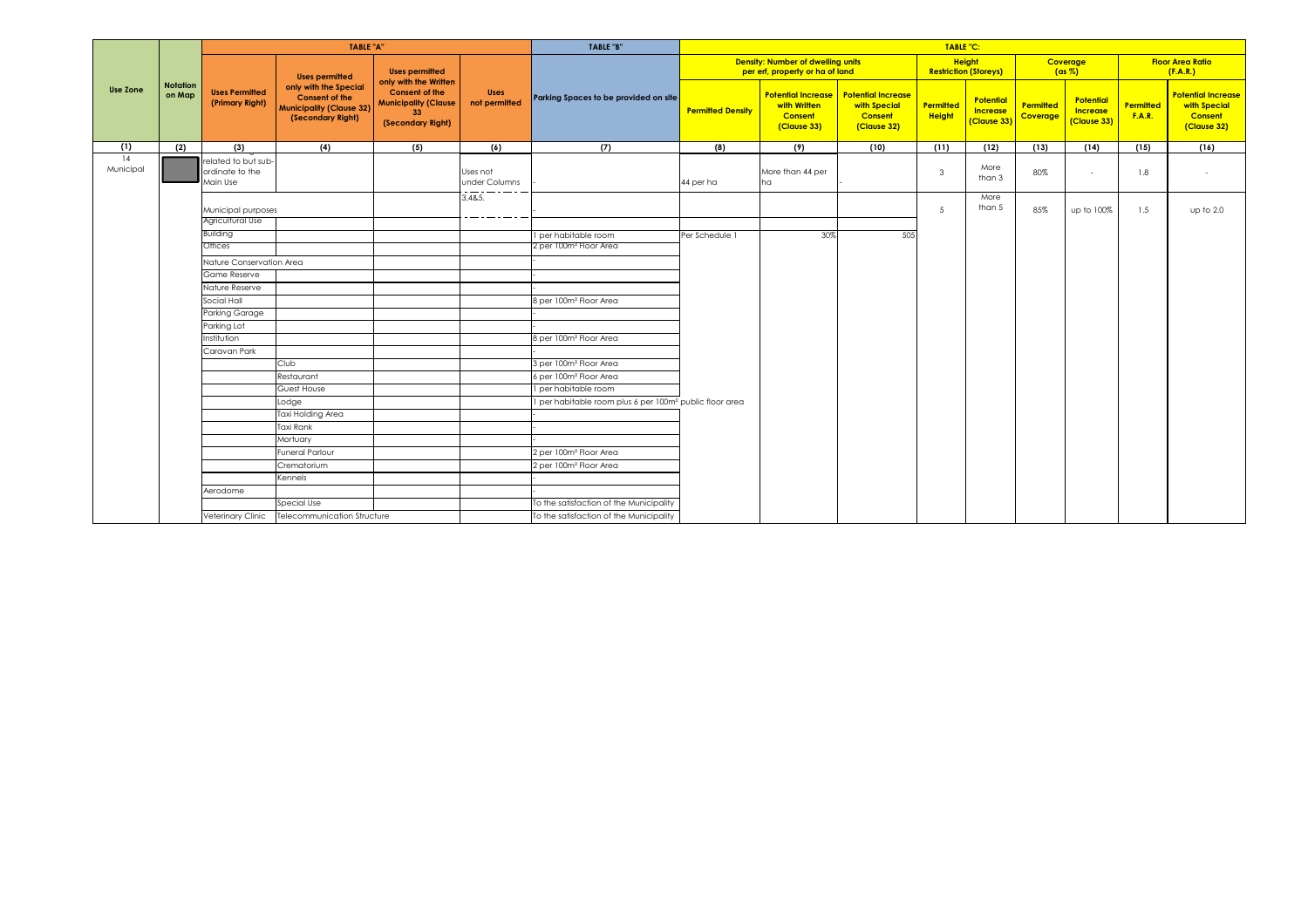|                       |                           |                                          | <b>TABLE "A"</b>                                                                                                                |                                                                                                          |                              | TABLE "B"                                                                          |                          |                                                                             |                                                                            | <b>TABLE "C:</b>             |                                             |                       |                                             |                                   |                                                                            |
|-----------------------|---------------------------|------------------------------------------|---------------------------------------------------------------------------------------------------------------------------------|----------------------------------------------------------------------------------------------------------|------------------------------|------------------------------------------------------------------------------------|--------------------------|-----------------------------------------------------------------------------|----------------------------------------------------------------------------|------------------------------|---------------------------------------------|-----------------------|---------------------------------------------|-----------------------------------|----------------------------------------------------------------------------|
|                       |                           |                                          |                                                                                                                                 | <b>Uses permitted</b>                                                                                    |                              |                                                                                    |                          | <b>Density: Number of dwelling units</b><br>per erf, property or ha of land |                                                                            | <b>Restriction (Storeys)</b> | <b>Height</b>                               | Coverage              | $(\text{as } \%)$                           |                                   | <b>Floor Area Ratio</b><br>(F.A.R.)                                        |
| <b>Use Zone</b>       | <b>Notation</b><br>on Map | <b>Uses Permitted</b><br>(Primary Right) | <b>Uses permitted</b><br>only with the Special<br><b>Consent of the</b><br><b>Municipality (Clause 32)</b><br>(Secondary Right) | only with the Written<br><b>Consent of the</b><br><b>Municipality (Clause</b><br>33<br>(Secondary Right) | <b>Uses</b><br>not permitted | Parking Spaces to be provided on site                                              | <b>Permitted Density</b> | <b>Potential Increase</b><br>with Written<br><b>Consent</b><br>(Clause 33)  | <b>Potential Increase</b><br>with Special<br><b>Consent</b><br>(Clause 32) | Permitted<br><b>Height</b>   | <b>Potential</b><br>Increase<br>(Clause 33) | Permitted<br>Coverage | Potential<br><b>Increase</b><br>(Clause 33) | <b>Permitted</b><br><b>F.A.R.</b> | <b>Potential Increase</b><br>with Special<br><b>Consent</b><br>(Clause 32) |
| (1)<br>15             | (2)                       | (3)<br>Dwelling unit                     | (4)                                                                                                                             | (5)                                                                                                      | (6)<br>Uses not              | (7)                                                                                | (8)                      | (9)                                                                         | (10)<br>per property                                                       | (11)                         | (12)                                        | (13)                  | (14)                                        | (15)                              | (16)                                                                       |
| Agricultural          |                           | Agricultural Use                         |                                                                                                                                 |                                                                                                          | under Columns                |                                                                                    | per property             | 2 per property                                                              |                                                                            | 2                            | up to 3                                     | 30%                   |                                             | 0.3                               |                                                                            |
|                       |                           |                                          |                                                                                                                                 |                                                                                                          |                              |                                                                                    |                          |                                                                             |                                                                            |                              |                                             |                       |                                             |                                   |                                                                            |
|                       |                           | Game Reserve                             |                                                                                                                                 |                                                                                                          |                              |                                                                                    |                          |                                                                             |                                                                            |                              |                                             |                       |                                             |                                   |                                                                            |
|                       |                           | Nature Reserve                           |                                                                                                                                 |                                                                                                          |                              |                                                                                    |                          |                                                                             |                                                                            |                              |                                             |                       |                                             |                                   |                                                                            |
|                       |                           | Nature Conservation Area                 |                                                                                                                                 |                                                                                                          |                              |                                                                                    |                          |                                                                             |                                                                            |                              |                                             |                       |                                             |                                   |                                                                            |
|                       |                           |                                          | Caravan Park                                                                                                                    |                                                                                                          |                              |                                                                                    |                          |                                                                             |                                                                            |                              |                                             |                       |                                             |                                   |                                                                            |
|                       |                           |                                          | Guest House                                                                                                                     |                                                                                                          |                              | I per habitable room                                                               |                          |                                                                             |                                                                            |                              |                                             |                       |                                             |                                   |                                                                            |
|                       |                           |                                          | Shop                                                                                                                            |                                                                                                          |                              | 6 per 100m <sup>2</sup> Floor Area                                                 |                          |                                                                             |                                                                            |                              |                                             |                       |                                             |                                   |                                                                            |
|                       |                           |                                          | nstitution                                                                                                                      |                                                                                                          |                              | 8 per 100m <sup>2</sup> Floor Area                                                 |                          |                                                                             |                                                                            |                              |                                             |                       |                                             |                                   |                                                                            |
|                       |                           |                                          | <b>Cennels</b>                                                                                                                  |                                                                                                          |                              | 2 per 100m <sup>2</sup> Floor Area<br>To the satisfaction of the Municipality      |                          |                                                                             |                                                                            |                              |                                             |                       |                                             |                                   |                                                                            |
|                       |                           |                                          | Vursery                                                                                                                         |                                                                                                          |                              |                                                                                    |                          |                                                                             |                                                                            |                              |                                             |                       |                                             |                                   |                                                                            |
|                       |                           |                                          | lace of Instruction<br>Place of Public Worship                                                                                  |                                                                                                          |                              | 8 per 100m <sup>2</sup> Floor Area<br>8 per 100m <sup>2</sup> Floor Area           |                          |                                                                             |                                                                            |                              |                                             |                       |                                             |                                   |                                                                            |
|                       |                           |                                          | Recreation                                                                                                                      |                                                                                                          |                              | To the satisfaction of the Municipality                                            |                          |                                                                             |                                                                            |                              |                                             |                       |                                             |                                   |                                                                            |
|                       |                           |                                          | Club                                                                                                                            |                                                                                                          |                              | 6 per 100m <sup>2</sup> Floor Area                                                 |                          |                                                                             |                                                                            |                              |                                             |                       |                                             |                                   |                                                                            |
|                       |                           |                                          | Tea Garden                                                                                                                      |                                                                                                          |                              | 8 per 100m <sup>2</sup> Floor Area                                                 |                          |                                                                             |                                                                            |                              |                                             |                       |                                             |                                   |                                                                            |
|                       |                           |                                          |                                                                                                                                 |                                                                                                          |                              | off zone as may be required by the                                                 |                          |                                                                             |                                                                            |                              |                                             |                       |                                             |                                   |                                                                            |
|                       |                           |                                          |                                                                                                                                 | Crèche                                                                                                   |                              | Municipality                                                                       |                          |                                                                             |                                                                            |                              |                                             |                       |                                             |                                   |                                                                            |
|                       |                           |                                          |                                                                                                                                 | Service Enterprise                                                                                       |                              | 4 per service enterprise                                                           |                          |                                                                             |                                                                            |                              |                                             |                       |                                             |                                   |                                                                            |
|                       |                           |                                          |                                                                                                                                 | <b>Household Enterprise</b>                                                                              |                              | 3 per household enterprise                                                         |                          |                                                                             |                                                                            |                              |                                             |                       |                                             |                                   |                                                                            |
|                       |                           |                                          |                                                                                                                                 | Spaza/Kiosk                                                                                              |                              | 2 per spaza/kiosk                                                                  |                          |                                                                             |                                                                            |                              |                                             |                       |                                             |                                   |                                                                            |
|                       |                           |                                          | Special Use<br>elecommunication Struc Veterinary Clinic                                                                         |                                                                                                          |                              | To the satisfaction of the Municipality<br>To the satisfaction of the Municipality |                          |                                                                             |                                                                            |                              |                                             |                       |                                             |                                   |                                                                            |
| 16                    |                           | arking Garage                            |                                                                                                                                 |                                                                                                          | Uses not                     |                                                                                    |                          |                                                                             |                                                                            | 5                            |                                             | 90%                   | 100%                                        | 1.0                               | 2.0                                                                        |
| Public Garage         |                           |                                          |                                                                                                                                 |                                                                                                          | under Columns                |                                                                                    |                          |                                                                             |                                                                            |                              | >5                                          |                       |                                             |                                   | 0.8                                                                        |
|                       |                           | Public garage                            | Restaurant                                                                                                                      |                                                                                                          | $\qquad \qquad -$            | 2 per 100m <sup>2</sup> Floor Area<br>be dust free                                 |                          |                                                                             |                                                                            |                              |                                             | 60%                   | 80%                                         | 0.6                               |                                                                            |
|                       |                           |                                          |                                                                                                                                 |                                                                                                          | 3,48.5.                      | To the satisfaction of the Municipality                                            |                          |                                                                             |                                                                            |                              |                                             |                       |                                             |                                   |                                                                            |
|                       |                           |                                          | Special Use                                                                                                                     |                                                                                                          |                              |                                                                                    |                          |                                                                             |                                                                            |                              |                                             |                       |                                             |                                   |                                                                            |
|                       |                           |                                          | elecommunication Structure                                                                                                      |                                                                                                          |                              | To the satisfaction of the Municipality                                            |                          |                                                                             |                                                                            |                              |                                             |                       |                                             |                                   |                                                                            |
| 17<br>Existing public |                           | Street or road                           | Access control facility                                                                                                         |                                                                                                          | Uses not<br>under Columns    |                                                                                    |                          |                                                                             |                                                                            |                              |                                             |                       |                                             |                                   |                                                                            |
| road                  |                           |                                          | Special Use                                                                                                                     |                                                                                                          | 3,48.5.                      | To the satisfaction of the Municipality                                            |                          |                                                                             |                                                                            |                              |                                             |                       |                                             |                                   |                                                                            |
|                       |                           |                                          | elecommunication Structure                                                                                                      |                                                                                                          |                              |                                                                                    |                          |                                                                             |                                                                            |                              |                                             |                       |                                             |                                   |                                                                            |
| 18                    | <i><u>ruwa</u></i>        | road                                     |                                                                                                                                 |                                                                                                          | Uses not                     |                                                                                    |                          |                                                                             |                                                                            |                              |                                             |                       |                                             |                                   |                                                                            |
| Private Road          | mmm<br>mmm                | Access control                           |                                                                                                                                 |                                                                                                          | under Columns                |                                                                                    |                          |                                                                             |                                                                            |                              |                                             |                       |                                             |                                   |                                                                            |
|                       |                           | acility                                  |                                                                                                                                 |                                                                                                          | 3,4&5.                       |                                                                                    |                          |                                                                             |                                                                            |                              |                                             |                       |                                             |                                   |                                                                            |
|                       |                           |                                          | Special Use                                                                                                                     |                                                                                                          |                              | To the satisfaction of the Municipality                                            |                          |                                                                             |                                                                            |                              |                                             |                       |                                             |                                   |                                                                            |
|                       |                           |                                          | elecommunication Structure                                                                                                      |                                                                                                          |                              | To the satisfaction of the Municipality                                            |                          |                                                                             |                                                                            |                              |                                             |                       |                                             |                                   |                                                                            |
| 19<br>Public Open     |                           |                                          |                                                                                                                                 |                                                                                                          |                              |                                                                                    |                          |                                                                             |                                                                            |                              |                                             |                       |                                             |                                   |                                                                            |
| Space                 |                           | Public Open Space                        |                                                                                                                                 |                                                                                                          | Uses not under<br>Columns    |                                                                                    |                          |                                                                             |                                                                            | 5                            | >5                                          | 30%                   | $\sim$                                      | 0.3                               |                                                                            |
|                       |                           | Squares                                  |                                                                                                                                 |                                                                                                          | 3,48.5.                      |                                                                                    |                          |                                                                             |                                                                            |                              |                                             |                       |                                             |                                   |                                                                            |
|                       |                           | ecreation?                               |                                                                                                                                 |                                                                                                          |                              | additional parking required for                                                    |                          |                                                                             |                                                                            |                              |                                             |                       |                                             |                                   |                                                                            |
|                       |                           |                                          |                                                                                                                                 |                                                                                                          |                              | spectators to the satisfaction of the<br>Municipality                              |                          |                                                                             |                                                                            |                              |                                             |                       |                                             |                                   |                                                                            |
|                       |                           | Nature Conservation Area                 |                                                                                                                                 |                                                                                                          |                              |                                                                                    |                          |                                                                             |                                                                            |                              |                                             |                       |                                             |                                   |                                                                            |
|                       |                           |                                          |                                                                                                                                 | Caravan Park                                                                                             |                              |                                                                                    |                          |                                                                             |                                                                            |                              |                                             |                       |                                             |                                   |                                                                            |
|                       |                           |                                          | Club                                                                                                                            |                                                                                                          |                              | 3 per 100m <sup>2</sup> Floor Area                                                 |                          |                                                                             |                                                                            |                              |                                             |                       |                                             |                                   |                                                                            |
|                       |                           |                                          | Place of Amusement                                                                                                              |                                                                                                          |                              | 8 per 100m <sup>2</sup> Fl                                                         |                          |                                                                             |                                                                            |                              |                                             |                       |                                             |                                   |                                                                            |
|                       |                           |                                          | Municipal purposes                                                                                                              |                                                                                                          |                              |                                                                                    |                          |                                                                             |                                                                            |                              |                                             |                       |                                             |                                   |                                                                            |
|                       |                           |                                          | Kiosk                                                                                                                           |                                                                                                          |                              | 2 per kiosk                                                                        |                          |                                                                             |                                                                            |                              |                                             |                       |                                             |                                   |                                                                            |
|                       |                           |                                          | Special Use                                                                                                                     |                                                                                                          |                              | To the satisfaction of the Municipality                                            |                          |                                                                             |                                                                            |                              |                                             |                       |                                             |                                   |                                                                            |
|                       |                           |                                          | Felecommunication Structure                                                                                                     |                                                                                                          |                              | To the satisfaction of the Municipality                                            |                          |                                                                             |                                                                            |                              |                                             |                       |                                             |                                   |                                                                            |
| 20                    |                           | One Dwelling Unit<br>(for caretaker)     |                                                                                                                                 |                                                                                                          | Uses not                     |                                                                                    | per property             |                                                                             |                                                                            | $\overline{2}$               | up to 3                                     | 30%                   |                                             | 0.3                               |                                                                            |
| Private Open          |                           |                                          |                                                                                                                                 |                                                                                                          |                              |                                                                                    |                          |                                                                             |                                                                            |                              |                                             |                       |                                             |                                   |                                                                            |

Space